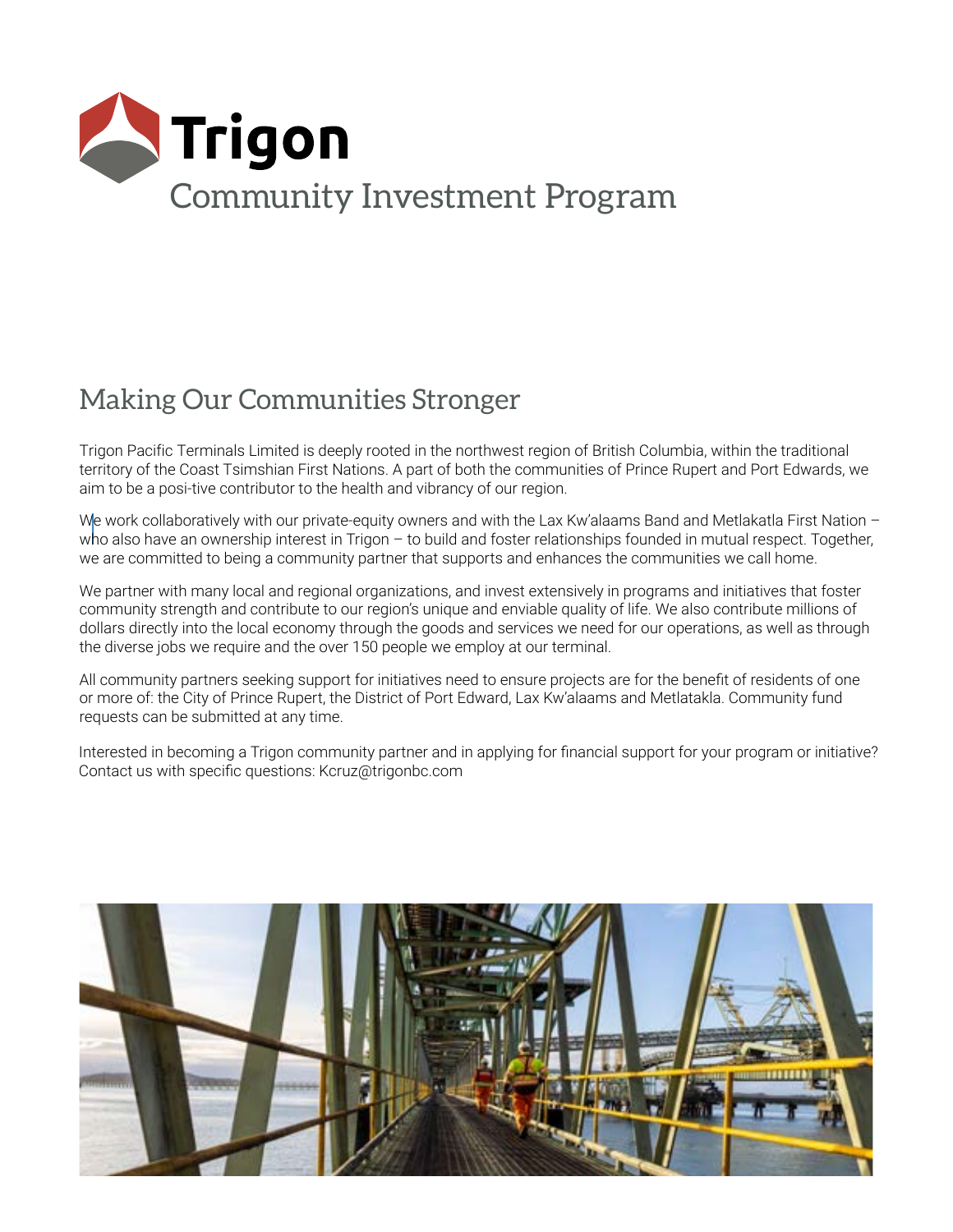

## What Kinds Of Projects Do We Support?

In short, we like to support high-impact projects – big and small – that will help to meaningfully improve the quality of life for the people living here. We divide our support between two broad themes:

- Projects that support Healthy Communities, by helping meet core needs in areas such as housing, food security, literacy and mental health, and often focusing on disadvantaged individuals or groups.
- Projects that support Vibrant Communities, by helping position residents for success in our rapidly changing world, through focal points such as skills development and environmental innovation.

We support organizations across our operating region, and provide funds in varying amounts. Most community partners are non-profit organizations and we particularly value projects that have clearly defined success measures associated with them.

#### Trigon has provided recent financial support to groups and initiatives including:

- Coast Tsimshian Academy
- Prince Rupert School District 52
- Diana Lake Upgrades (Port Edward)
- Metlakatla Rec Centre & Trail Upgrades
- Breakfast Club of Canada
- Women's Leadership Network
- All Native Basketball Tournament
- North Coast Ecology Centre
- North Coast Community Services
- Canadian Cancer Society
- Prince Rupert Special Olympics
- Museum of Northern BC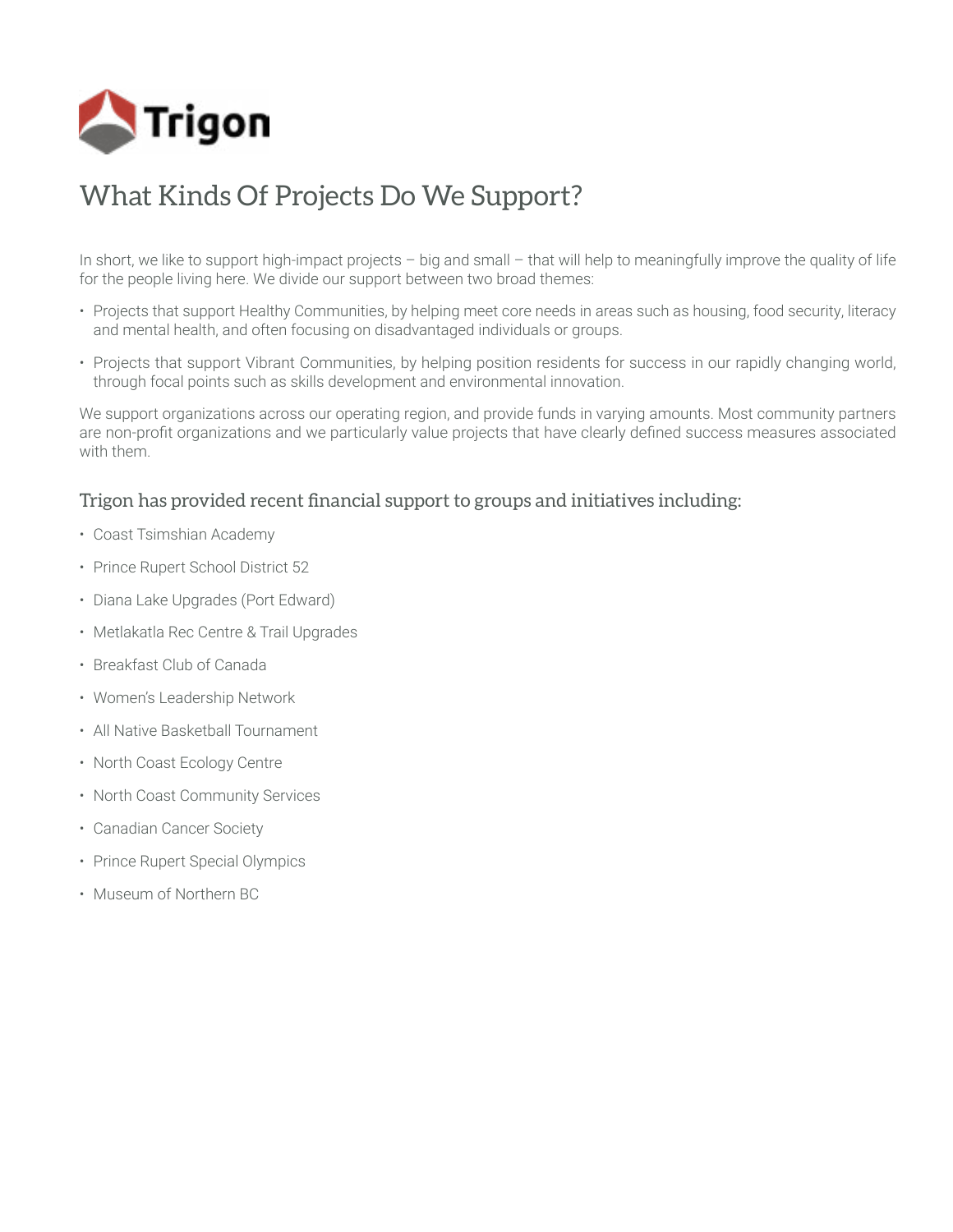# Frequently Asked Questions

#### 1. What level of financial support do you provide?

We provide support at a variety of levels. We consider large community investments to be \$7,500 annually or more. We also make a wide range of smaller investments.

#### 2. Do you have a preference for projects of a specific type?

We support a diversity of programs that advance both the "health" of our communities, by addressing basic needs such as nutrition and literacy; and the long-term "vibrancy" of communities, through projects that focus on education or environmental innovation.

#### 3. Do you fund capital projects or equipment acquisition?

While most of our support is directed to programs, we are open to supporting capital projects or equipment that clearly advance our community investment focus areas.

#### 4. Are there specific application deadlines?

We plan to move to a more annual process of accepting applications for larger funding amounts (\$7,500+), likely beginning later in 2022. Until then, we will continue to accept applications on an ongoing basis. We have created materials to help our community partners with this process.

#### 7. Do you support projects from local applicants only?

Our preference is to partner with local organizations, but we are open to working with partners who may be based outside the region, but that are offering programs or initiatives within it. In such cases, we would look for indications of a strong understanding of the local community and ideally a local partner.

#### 8. Are there any requirements around the type, size or capacities of partner organizations?

There are no specific criteria, but transparency and accountability is very important to us.

#### 9. Do you accept applications from individuals?

We typically partner with non-profit organizations and community groups, but if you have a high-impact idea, please get in touch.

#### 10. Do you support projects elsewhere in the region or province, beyond the four identified communities?

At this time, we are focused on our four core communities.

#### 11. What sort of success metrics are you looking for?

For us, the most meaningful success metrics focus on outcomes. For example, if your initiative is intended to help a specific group enter the workforce, a good measure of success could be the number of employed individuals after program completion. Think about your core objective, and work back from there.

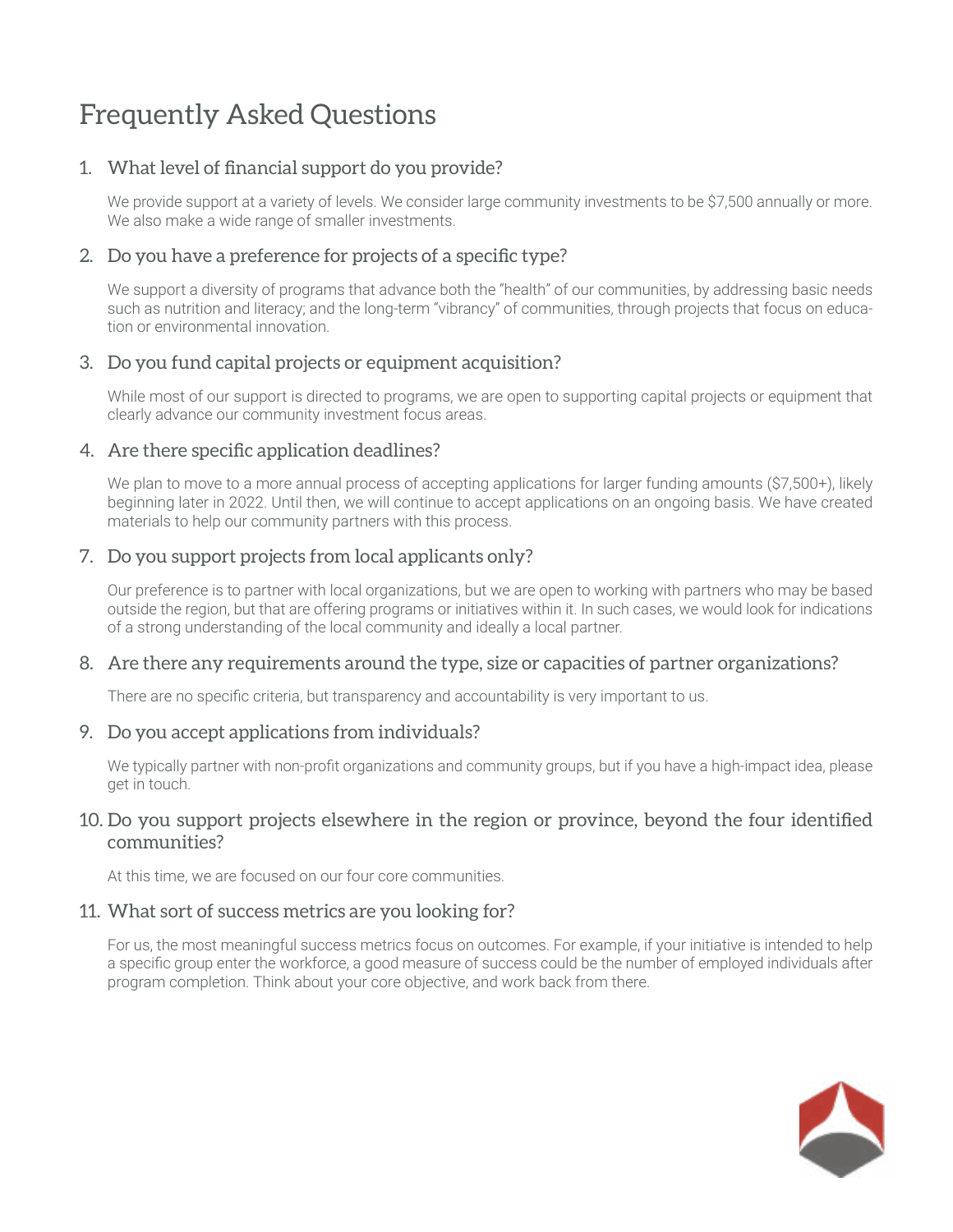# Community Funding Request Form

Trigon supports community partners who provide a range of programs, services, and initiatives that benefit residents of one or more of: the City of Prince Rupert, The District of Port Edward, Lax Kw'alaams and Metlakatla. For a description of general eligibility criteria, please visit our website at trigonbc.com[/community-involvement/](https://www.rti.ca/community-involvement/)

Applications can be submitted at any time. If yours appears to be a potential fit, we will contact you to discuss your request in more detail. If you have any questions or need any further information to help you complete the application, please contact: Kcruz@trigonbc.com.

1. Please tell us your organization's name and legal status (e.g. are you a non-profit society, informal community group, etc.), and how long your have been in operation.

2. Please tell us the name and contact information for the individual who will be the primary point of contact with us.

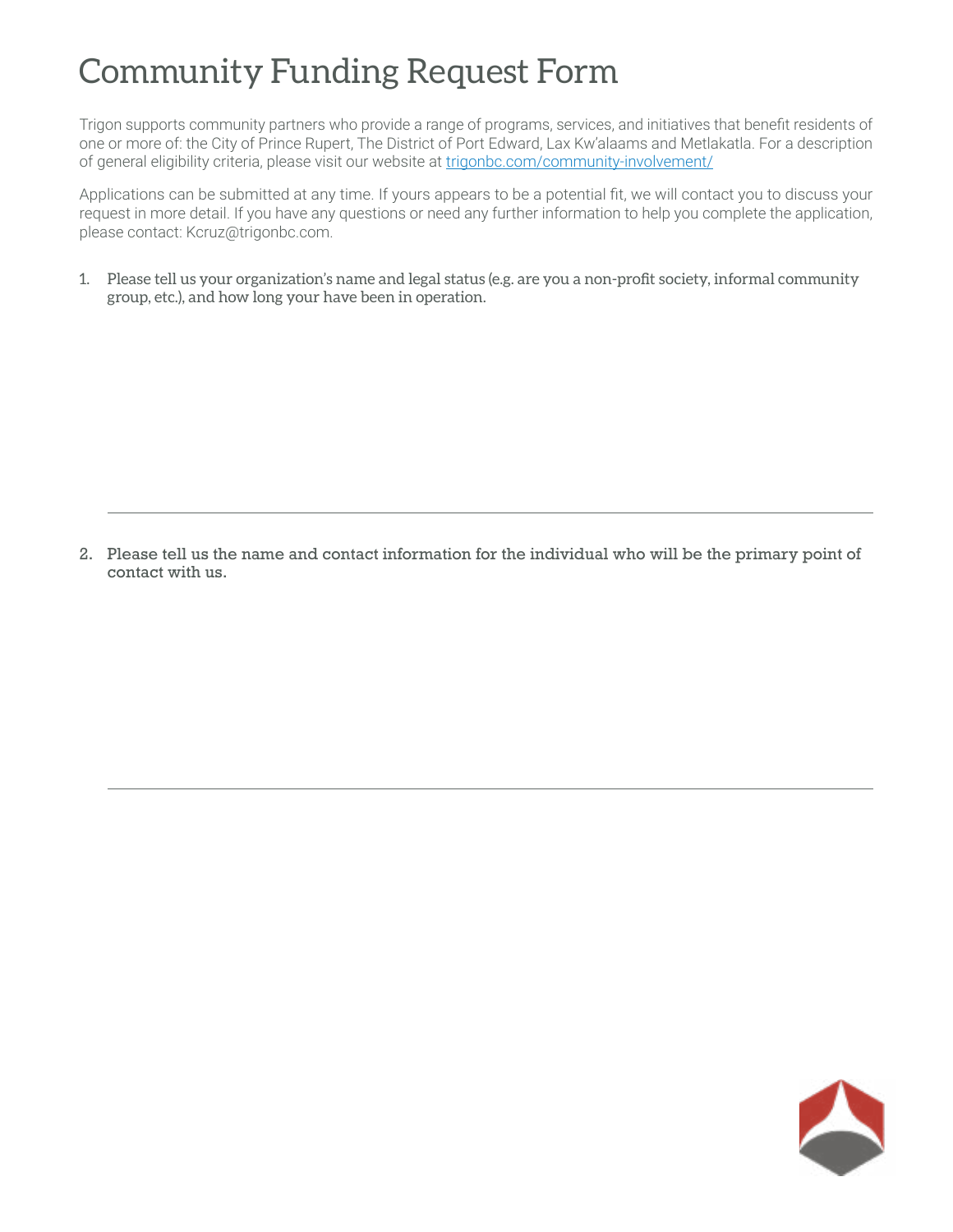3. Please tell us about the initiative for which you are applying for support. This should include a description of the specific programming or services you would provide, and/or the equipment or facilities you intend to build, improve or expand.

4. Tell us about the need this initiative would help meet, and about the short- and long-term benefits it would deliver within the community and/or for a particular group. Let us know whether or not this need is already being addressed to some degree by other organizations or existing initiatives.

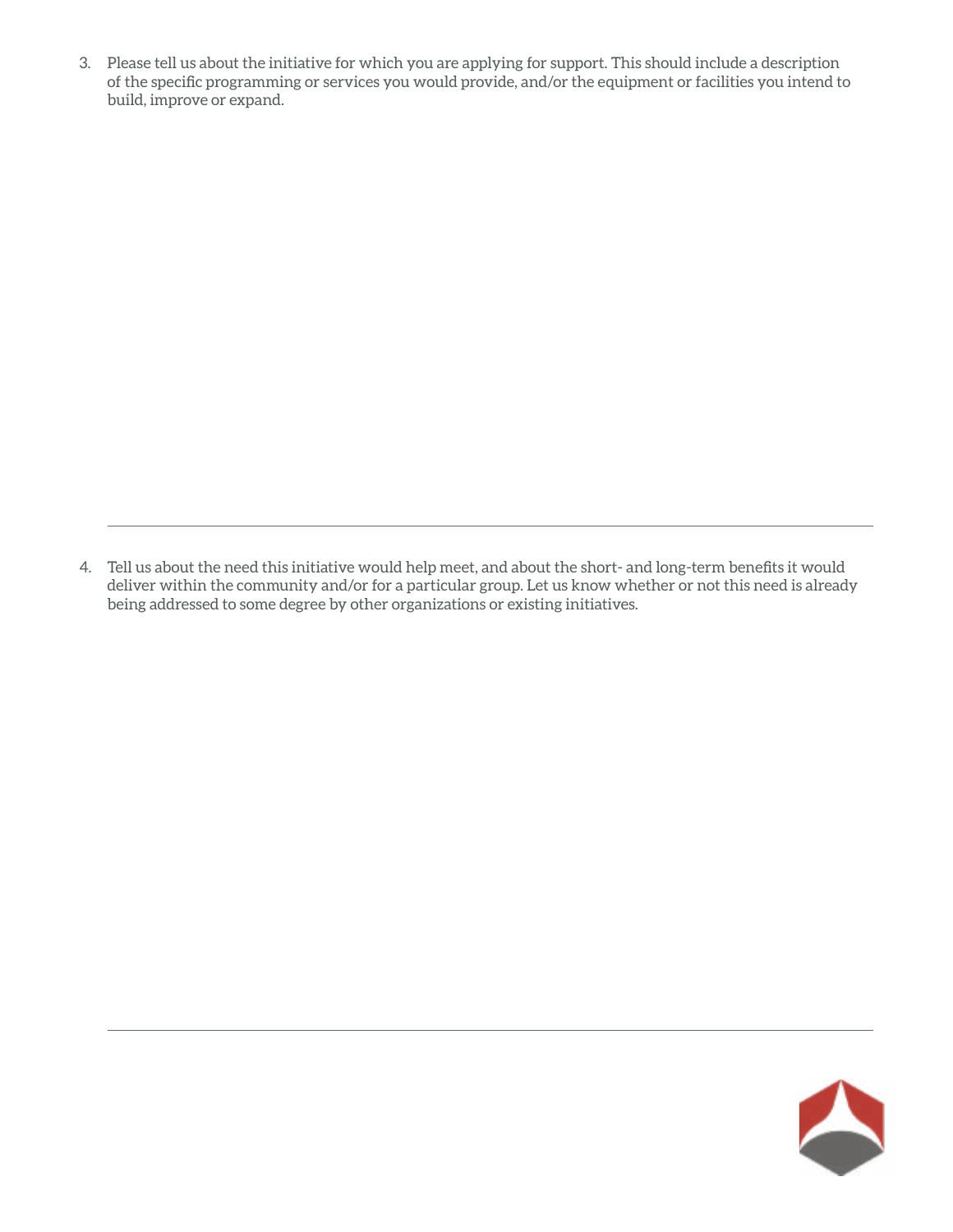5. How many people would participate in or otherwise benefit from the initiative? Tell us a bit about them; for example, are they within a particular age range, or do they have a particular educational or employment status? What eligibility criteria would apply?

6. Does the initiative already exist? If so, how are your currently funding it, and would you be expanding or improving it with our support?

7. Where and over what timeframe would the initiative be delivered?

<sup>8.</sup> What is the amount of funding support you would like to request – either on a one-time basis or over the first 12 months of support? Do you anticipate requiring funding on a repeat or ongoing basis, and if so in what amount in each subsequent year?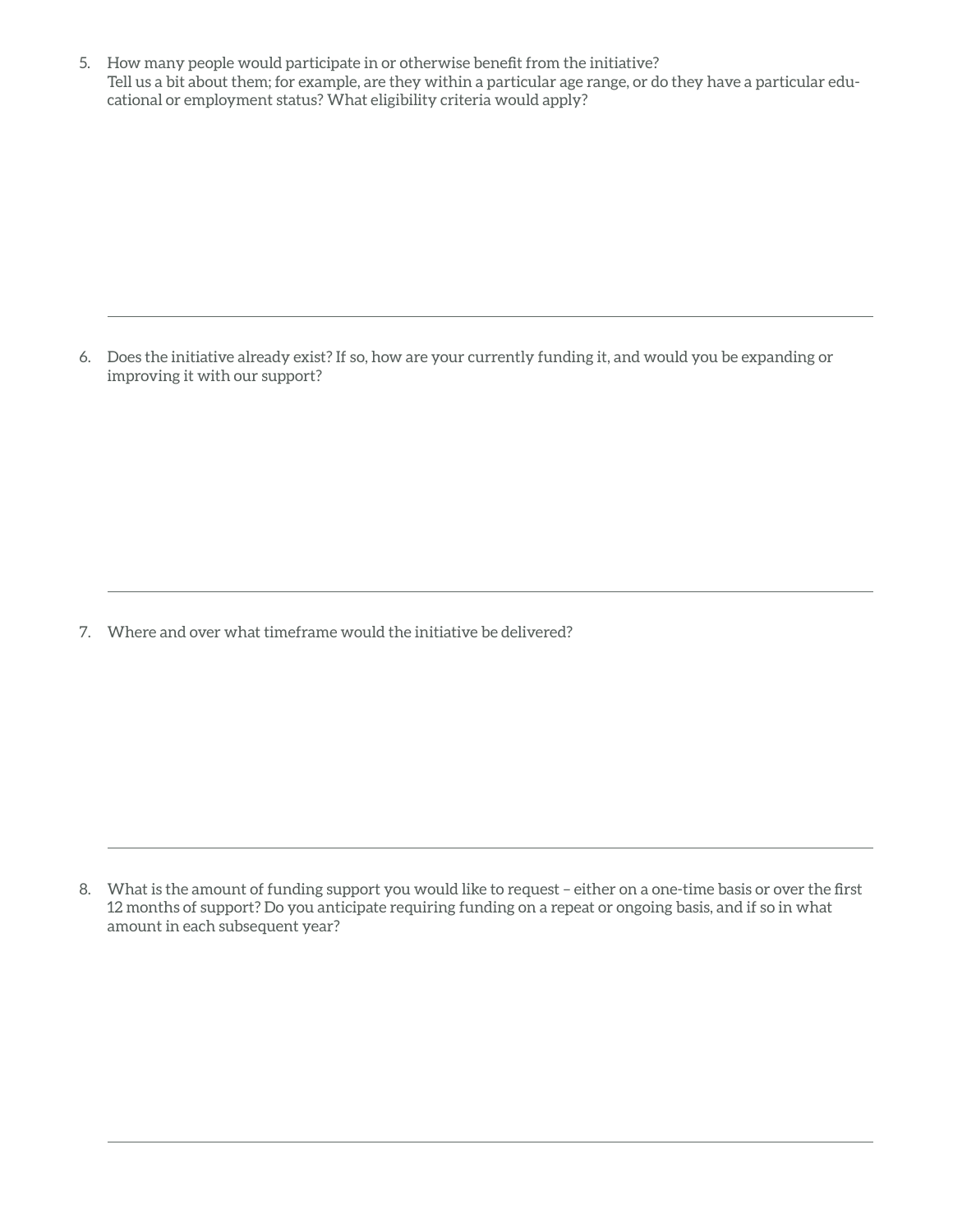9. Is Trigon the only supporter? If not, what other resources – either of your own or from other sources – will you make use of to support the initiative?

10. How will you measure the success of your initiative? Do you have any specific success metrics or measures in mind and if so please tell us a bit about how you would track and report them?

 <sup>11.</sup> How will your organization recognize support from Trigon if we select you as a community partner? For example, do you have social media channels or other forms of regular communication; or would there be opportunities such as signage or other visible recognition connected with your program?